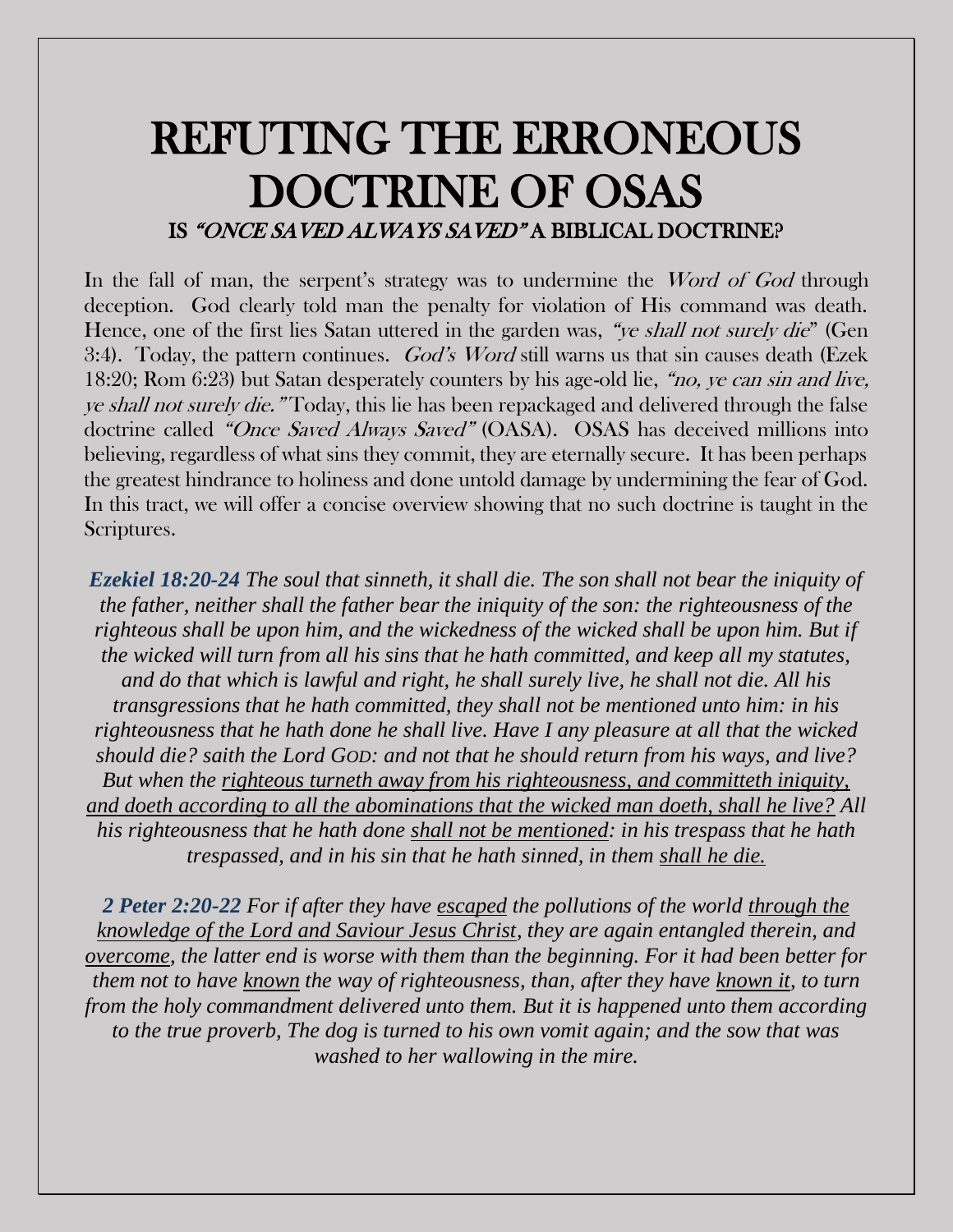If to escape the pollutions of the world through the **KNOWLEDGE** of Jesus Christ and to have known the  $W\!AY$  is not a clear example of salvation then what is?

*Romans 6:23 For the wages of sin is death; but the gift of God is eternal life through Jesus Christ our Lord.*

Remember these verses were written to Christians!

*.* 

*Romans 8:12-13 Therefore, brethren, we are debtors, not to the flesh, to live after the flesh. For if ye live after the flesh, ye shall die: but if ye through the Spirit do mortify the deeds of the body, ye shall live.*

*Romans 11:20-22 Well; because of unbelief they were broken off, and thou standest by faith. Be not highminded, but fear: For if God spared not the natural branches, take heed lest he also spare not thee. Behold therefore the goodness and severity of God: on them which fell, severity; but toward thee, goodness, if thou continue in* his *goodness: otherwise thou also shalt be cut off.*

If this is not a scriptural example of losing one's salvation then what is? If it's not an example, then what does it mean?

#### WHAT DID JESUS SAY?

*Matthew 5:13 Ye are the salt of the earth: but if the salt have lost his savour, wherewith shall it be salted? it is thenceforth good for nothing, but to be cast out, and to be trodden under foot of men.*

*Matthew 13:21 Yet hath he not root in himself, but dureth for a while: for when tribulation or persecution ariseth because of the word, by and by he is offended…which for a while believe, and in time of temptation fall away.*

*John 8:31 …if ye continue in my word, then are ye my disciples indeed…*

*John 8:34-35 Jesus answered them, Verily, verily, I say unto you, Whosoever committeth sin is the servant of sin. And the servant abideth not in the house for ever: but the Son abideth ever.*

*John 14:21-23 He that hath my commandments, and keepeth them, he it is that loveth me: and he that loveth me shall be loved of my Father, and I will love him, and will manifest myself to him…If a man love me, he will keep my words: and my Father will love him, and we will come unto him, and make our abode with him.*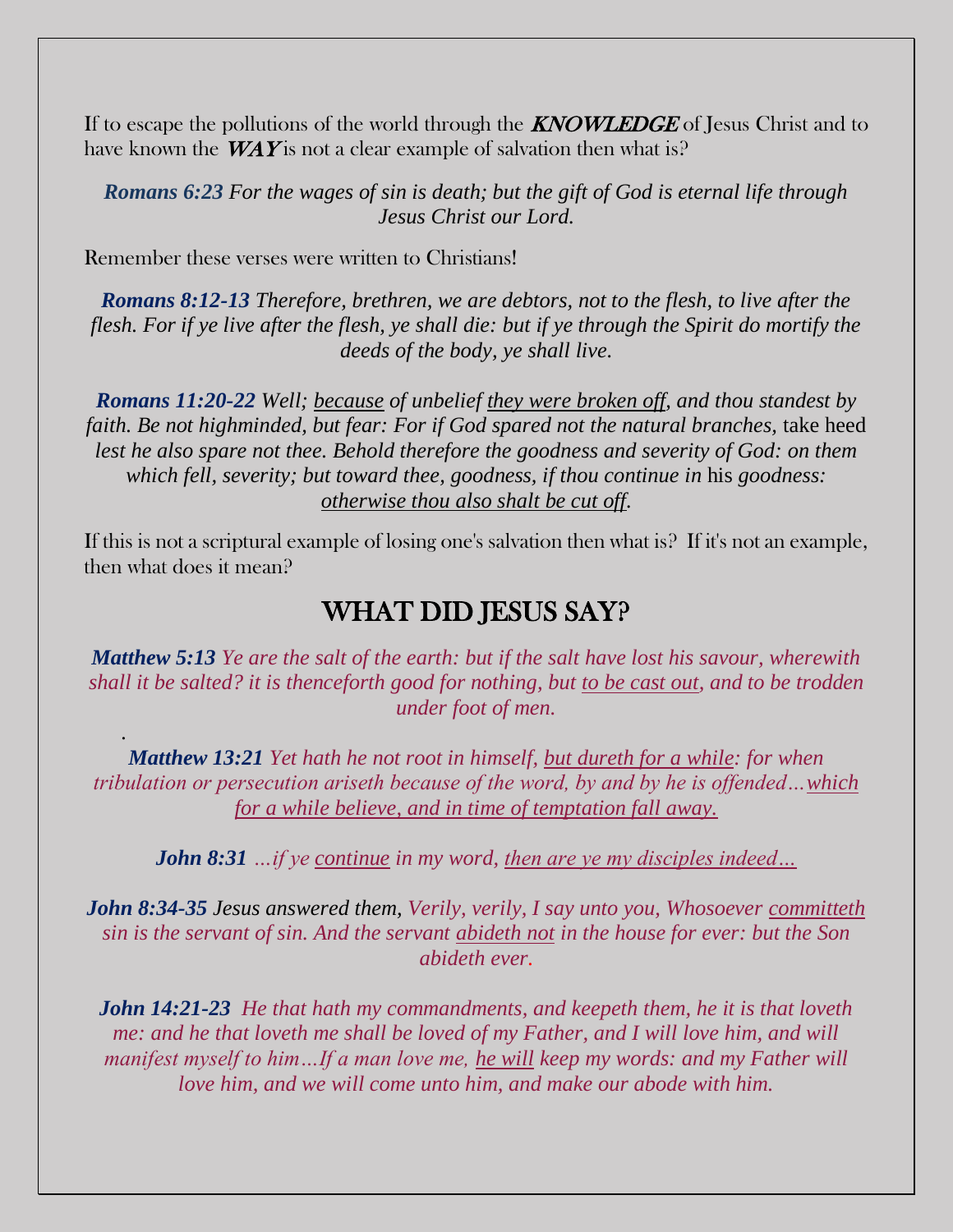*John 15:6 If a man abide not in me, he is cast forth as a branch, and is withered; and men gather them, and cast them into the fire, and they are burned.*

Jesus mentioned falling away, enduring to the end, keeping the word and many other spiritual conditions that support the fact that believers could lose their salvation.

### WHAT DID THE HOLY GHOST SAY THROUGH THE APOSTLE PAUL?

Remember, the following scriptures are written directly to Christians:

*1 Cor. 15:2 By which also ye are saved, if ye keep in memory what I preached unto you, unless ye have believed in vain.*

*Philip. 2:12 Wherefore, my beloved, as ye have always obeyed, not as in my presence only, but now much more in my absence, work out your own salvation with fear and trembling.*

*1 Thes. 3:8 For now we live, if ye stand fast in the Lord.*

*1 Tim. 1:5-6 Now the end of the commandment is charity out of a pure heart, and of a good conscience, and of faith unfeigned: From which some having swerved have turned aside unto vain jangling;*

*1 Tim. 1:18-20 This charge I commit unto thee, son Timothy, according to the prophecies which went before on thee, that thou by them mightest war a good warfare; Holding faith, and a good conscience; which some having put away concerning faith have made shipwreck: Of whom is Hymenaeus and Alexander; whom I have delivered unto Satan, that they may learn not to blaspheme.*

*1 Tim. 4:1 Now the Spirit speaketh expressly, that in the latter times some shall depart from the faith, giving heed to seducing spirits, and doctrines of devils...*

*1 Tim. 4:16 Take heed unto thyself, and unto the doctrine; continue in them: for in doing this thou shalt both save thyself, and them that hear thee.*

*.*

*2 Tim. 2:18 Who concerning the truth have erred, saying that the resurrection is past already; and overthrow the faith of some.*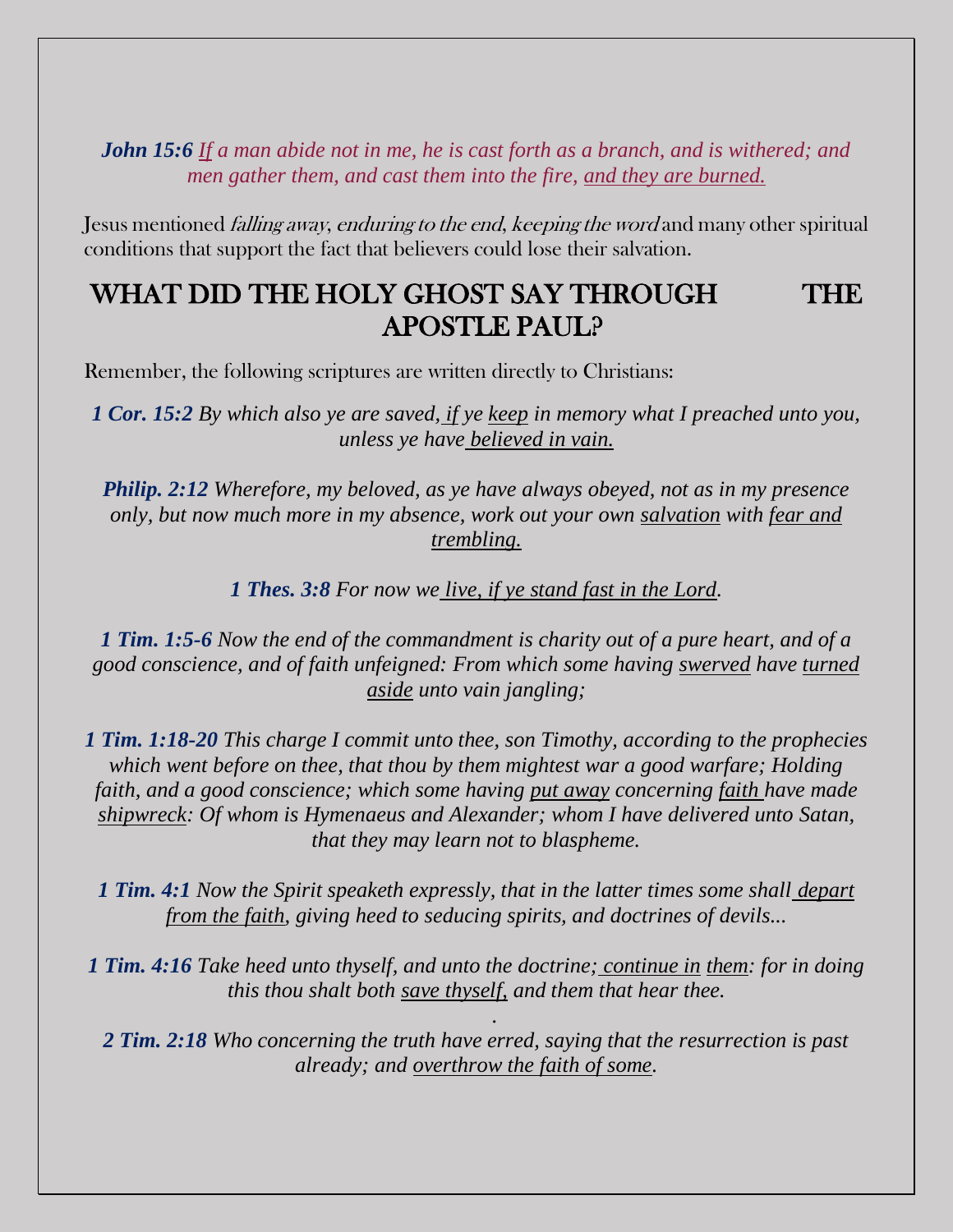There are many, many more scriptures just like these throughout the Bible, due to lack of space I will list them at the end of this study and you may look them up.

### EXAMPLES OF THOSE WHO HAVE FALLEN FROM GRACE:

1. Lucifer: He was sinless and walked in the ways of God perfectly until he sinned (Ezk 28:11-17). He fell from God's favor and was cast out of heaven (Isa 14:12-14). He became sinful and lustful (Jn 8:44) and destined for eternal hell (Matt 25:41, Rev 20:1-10).

2. Holy Angels: Over one third of God's Holy Angels rebelled with Lucifer (Rev 12:3, 7- 12) and became destined to hell with Satan (Matt 25:41, Isa 24:21, 2 Pet 2:4, Jude 1:6-7).

3. Adam and Eve: They were created in God's favor or grace (Gen 1:26-31). They fell from grace by sin and lost eternal life that they would have kept if they would not have sinned (Gen 2:17, 3:1-19, Rom 5:12-21, 2 Cor 11:3). Nothing is ever said of their salvation from sin. They are not listed with the faith-worthies of the O.T. (Heb 11). He was a son of God (Lk 3:38), thus, sonship is proven not to be a guarantee of eternal life. God promises to punish every angel or man who sins regardless of sonship or relationship.

4. Many Israelites: Before their sin in Exodus 32 they were born again (Dt 32:18, Gal 4:28-29), they were redeemed (Ex 15:13, Dt 21:8), they were sanctified (Ex 31:13, Dt 21:8), they were converted (Ps 19:7), they were in grace (Ex 33:12-17, Ps 19:7, Ps 84:11), had their names in the book of life (Ex 32:32-33, Ps 69:25-29), had the same gospel we have (Gal 3:6-14, Heb 4:2), yet when they sinned the were cut off from God and were lost (Ex 32:32-33, 1 Cor 10:1-18, Heb 4:1-7, Jude 1:5).

5. Saul: Who had a change of heart and received the Holy Spirit (1 Sam 10:9-13, 21-24), went into spiritualism (1 Sam 28, Lev 19:31, 20:6). He lost the Holy Spirit (1 Sam 16:12-23) and died a suicide cursed of God (1 Sam 31:1-6, 1 Chr 10:13-14).

6. Many disciples: Followed Jesus no more (Jn 6:66). They for awhile believed (Lk 8:13). They drew back to perdition (Heb 10:26-39). To receive Christ and confess him brings the new birth, so those who believed for awhile had grace to fall from (Jn 1:12, 1 Jn 5:1).

7. Judas: Was once saved because: he was the familiar friend of Jesus (Ps 41:9), The Hebrew word for friend is "batah"- to confide in as to be secure without fear! Used in this sense 107 times. Would Jesus call any unsaved man or devil "Mine own familiar friend"? He was called to preach (Matt 10:7). He had part of the apostolic ministry and was an Apostle (Acts 1:16- 20). He was sent forth as one of the twelve to represent Jesus among Israel (Matt 10:5-6). He had the Holy Spirit in him (Matt 10:19-20). Judas fell by sin from the ministry and apostleship (Acts 1:25). How could he do this if he was always a devil or unsaved man?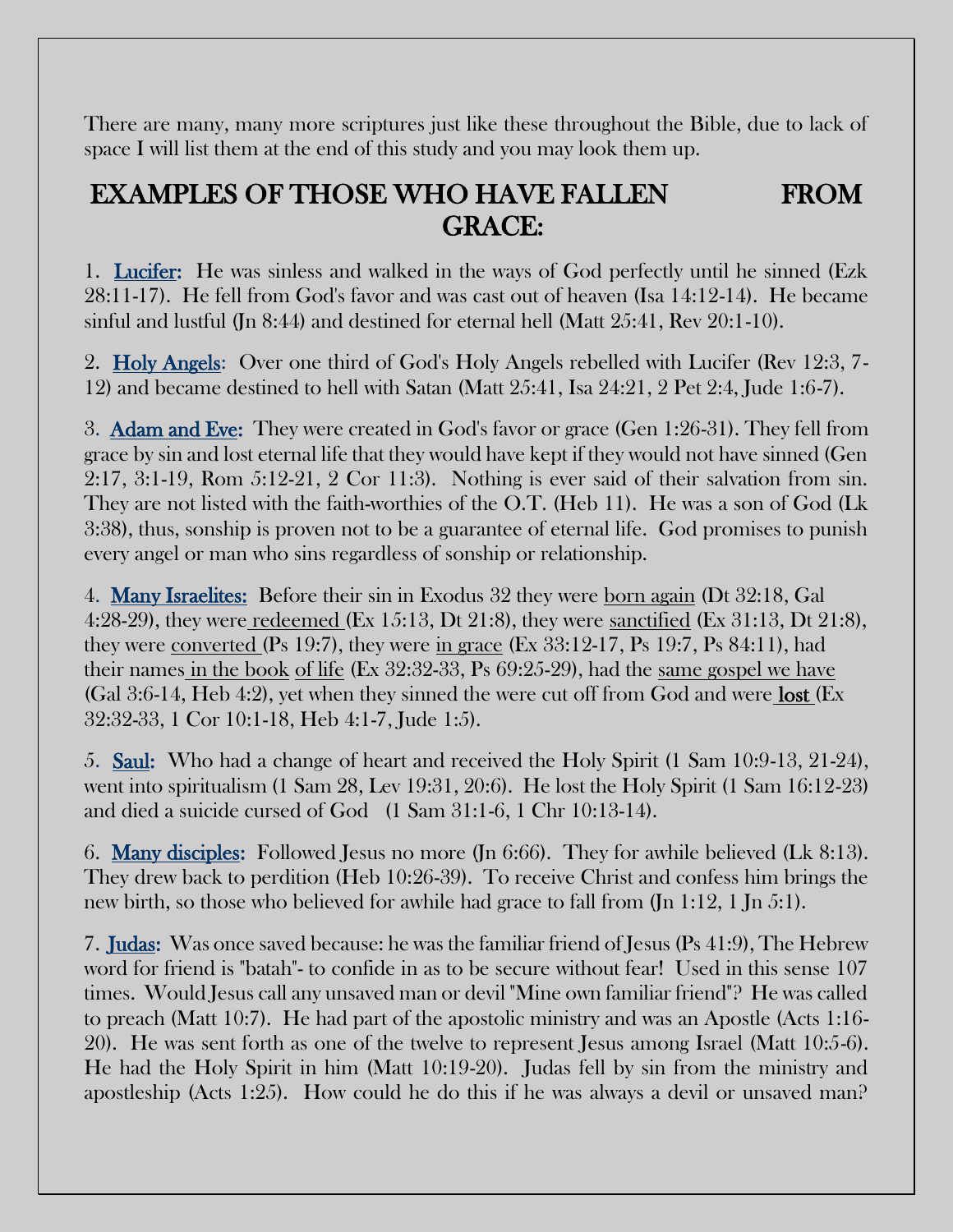Satan entered into Judas at the close of Jesus' ministry, proving that he was not always an agent of the devil, much less the devil himself (Lk 22:3, Jn 13:2). He therefore, backslid, and then became a thief (Jn 12:6) a devil (Jn 6:70) and a betrayer. To make Judas the devil, a devil from the beginning, and an unsaved man separate from grace is to ignore the plain facts of scripture. He had eternal life one time, as proved from John 17:2 where we read of Jesus giving eternal life "to as many as thou hast given me", then in John 17:12 it is stated that of "Those that thou gavest me I have kept, and none of them (That thou gavest me and to whom I have given eternal life Jn 17:2) is lost, but the son of perdition." What could be more clear than this? That Judas was given eternal life, given to Jesus and Jesus had once given him salvation!

8. Ananias and Sapphira: Were saved and of one heart and one soul with all the church (Acts 4:32-5:1), until they agreed to lie to the Holy Ghost at which time they were killed (Acts 5:1-11). "Great grace was upon them all....", including Ananias and Sapphira (Acts 4:33).

9. Many In the Churches: Were once saved but later threatened with destruction if they did not repent (Rev 2:5, 16, 20-33, 3:3, 11, 16).

Besides the above examples of being cut off from God's grace because of sin, the Bible abounds with plain laws, commandments (1050 in the N.T. alone) and warnings of punishment for those who return to sin. These make it clear that there are no unconditional promises and covenants in scripture. Passages where no condition is expressed are automatically limited by hundreds of kindred verses stating conditions to be met.

## SCRIPTURES STATING ASSURANCE

Jn 3:15-16, 5:24, 10:27-29; Rom 5:8-9, 8:1, 35-39, 14:4; 1Cor 1:8-9; Eph 1:4, 13, 4:30; Phil 1:6; 2 Tim 1:12; 1 Pet 1:5; 1 Jn 2:1-2, 3:2; Jude 1:24.

Eternal security is therefore taught in scripture on the basis of continued faith in the finished work of Christ, obedience to the Gospel, and submission to the Lordship of Christ. If men truly want security, let them meet God's terms. No man is obligated to sin. God has made full provision to keep men holy and present them faultless in heaven if they will co-operate; but no provision except *Hell* is made for rebels. All hope of assurance while living in rebellion is a fool's hope. Any teaching of security that encourages sin or discourages the possibility of holy living is false and satanic. Security comes through faith and obedience to God's grace, not disobedience and disgrace. −B.W.

#### Additional Scriptures: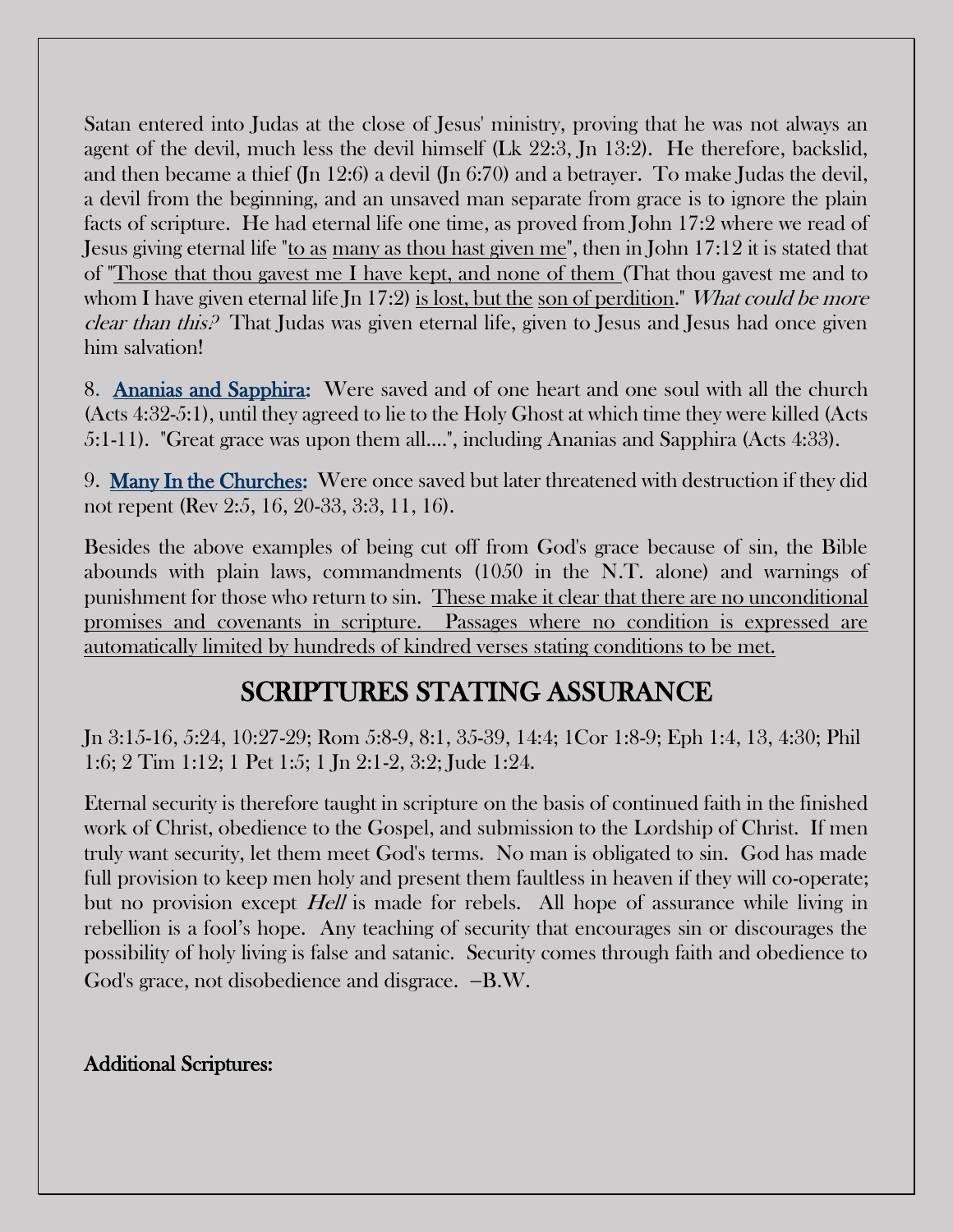Old Testament: Gen 2:17; Ex 19:5, 32:33; Dt 8:11-20, 11:16-21, 30:11-20; Josh 24:20; 1 Sam 12:24-25; 1 Ki 9:3-9; 2 Chr 7:19-22, 24:20; Job 36:12; Isa 1:4-20; Jer 1:16, 2:13-19, 5:19, 9:13-16, 12:17; Ezk 33:12- 13.

New Testament: Acts 13:43, 14:22; Rom 2:7, 6:23; 1 Cor 3:17, 6:9, 8:11; 2 Cor 6:1, 11:3; Gal 1:6-9, 4:9, 11-20, 5:1-3, 16, 19-21, 6:7-8; Eph 5:6; Col 1:23, 3:25; 1 Tim 5:11-15; Jas 1:13-15, 5:19-20; Heb 6:4-6; 1 Pet 2:4-9, 4:18; 2 Pet 2:15, 3:17; 1 Jn 1:6, 2:3-5, 17, 3:3-11; Jude 1:21; Rev 2:4-5, 3-5, 15-16, 22:18-19.

*"It is an unscriptural and dangerous doctrine that there is any state of grace in this world from which we cannot fall."* <sup>−</sup>*Samuel Logan Brengle<sup>1</sup>*

*"It is astonishing how people talk about perseverance. As if the doctrine of perseverance were: 'Once in grace, always in grace'; or , 'Once converted, sure to go to heaven'. This is not the idea of perseverance. The true idea is, that if a man is truly converted, he will, as a rule, continue to obey God; and, as a consequence, he will surely go to heaven. But if a person gets the idea that because he is 'converted,' therefore he will assuredly go to heaven, that man will almost assuredly go to hell.* " −*Charles G. Finney*<sup>2</sup>

*"What need is there of attacking sin with so much eagerness since, even in the Name of the Lord, I can not destroy it? And why should I resist it with so much watchfulness, since my eternal life and salvation are absolutely secured, and the most poisonous cup of iniquity can not destroy me, though I should drink of it every day for months or years? If ye fondly think that you can neither go backward into a sinful, cursed Egypt, nor yet go forward into a sinless, holy Canaan, how natural will it be for you to say, 'Soul, take thy ease', and rest awhile in this wilderness on the pillow of self-imputed perfection!"* <sup>−</sup>*John Fletcher<sup>3</sup>*

*"Notice how confusing and self-contradictory it is to tell the sinner to repent, to act, as though he were partially responsible for his own salvation, then tell him that, once saved, he is eternally secure. It implies that man has responsibility before conversion but none after. It means that a person has ability to get into the kingdom but none to get out. It gives the sinner a free moral agency, but denies it to Christians. A strange dilemma!"* −*Richard Taylor<sup>4</sup>*

© All rights reserved. *Consuming Fire Fellowship* 2022

<sup>1</sup> Samuel Logan Brengle*, Heart Talks On Holiness.*

<sup>2</sup> Charles G. Finney, *Finney On Revival.*

<sup>3</sup> John Fletcher, *Entire Sanctification Attainable In This Life.*

<sup>4</sup> Richard Taylor, *A Right Conception of Sin.*